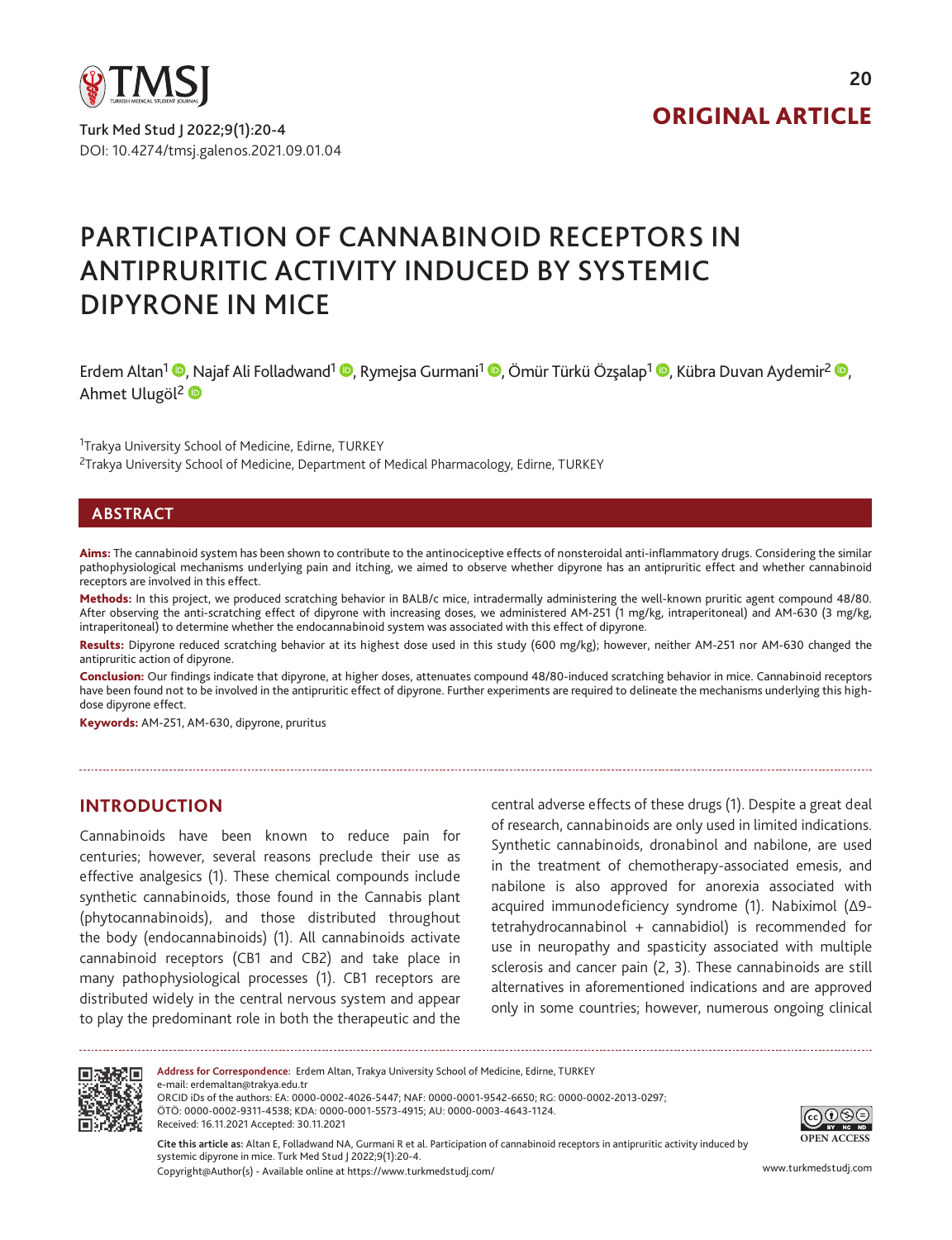trials seem to enhance their usage in different pathological conditions in addition to its use for pain reduction (2, 3).

Nonsteroidal anti-inflammatory drugs (NSAIDs) are a group of medicines used worldwide to reduce pain, fever, and inflammation (4). They block the cyclooxygenase enzymes (COX-1, COX-2) and inhibit the production of prostaglandins (4). Distinct from traditional NSAIDs, paracetamol and dipyrone appear not to act on peripheral COX enzymes; a recent research indicates that they do not have a direct significant effect on endocannabinoid levels in a rat's brain and spinal cord (4). Yet, there are previous studies indicating that both increases in endocannabinoid tonus and cannabinoid receptors are associated with the antinociceptive effects of paracetamol and dipyrone (5-7). The cannabinoid system has also been proposed to participate in antipyretic, anxiolytic, and anticonvulsive effects of these drugs, although there are contradictory data (7-10).

Pruritus, also known as itching, is an uncomfortable, irritating sensation that provokes the urge to scratch (11). It is the predominant symptom of many diseases and can affect the quality of life (11). Overall, pruritus and pain are two sensations showing many similarities, especially in pathological and chronic conditions (11, 12). Accordingly, similar to pain, involvement of the cannabinoid system in the development of pruritus and the probable therapeutic effect of cannabinoids in pruritic states have been suggested (13, 14). Cannabinoid agonists have been shown to attenuate histamine-induced responses, while rimonabant, CB1 receptor antagonist, induced scratching behavior (13, 14). Similarly, we presented that activation of cannabinoid receptors using the synthetic cannabinoid agonist WIN 55,212-2 and enhancing endocannabinoid tonus via blockade of endocannabinoid degrading enzymes, fatty acid amide hydrolase, and monoacylglycerol lipase exhibit dose-dependent antipruritic activity (15-17).

This study aims to examine whether dipyrone reduces itching behavior induced by compound 48/80 (C 48/80) and to observe whether cannabinoid receptors mediate dipyrone's effects in case of any antipruritic action.

# **MATERIAL AND METHODS**

#### **Animals & Ethics**

In this study, male BALB/c mice (2-3 months) weighing 20- 30 g were used (Center of the Laboratory Animals, Trakya University). All animals were housed in a light (12/12 h day/ night cycles) and temperature-controlled (21±2 °C) room where food and water were available *ad libitum*. A total of 48 mice were used in this study. Separate groups, each involving 6 mice were used for each set of experiments. The experiments

were conducted after approval of the local "Animal Care Ethics Committee" (protocol code: TÜHADYEK-2019/27, date: 25.10.2019). Moreover, during all procedures, the Ethical Committee of the International Association for the Study of Pain guidelines were followed strictly (18).

# **Study Design**

Itching behavior was evoked by intradermal injection of 100 µg/50 µL of C 48/80 into the rostral part of the back of each mouse. Several scratches per second were accepted as one bout of scratching. These scratches were videotaped and counted for 30 minutes, beginning just after administering C 48/80. To examine the antipruritic effect of the drug, different doses of dipyrone [150, 300, 600 mg/kg, intraperitoneal (i.p.)] were tested. Subsequently, effects of the cannabinoid CB1 receptor antagonist AM-251 (1 mg/kg, i.p.) and the cannabinoid CB2 receptor antagonist AM-630 (3 mg/kg, i.p.) on the antipruritic activity of dipyrone were analyzed. Dipyrone was injected 30 minutes before C 48/80 administration, and cannabinoid receptor antagonists were administered 10 minutes before dipyrone.

#### **Drugs**

Compounds 48/80 and AM-630 were supplied from Sigma-Aldrich (St Louis, MO, USA); AM-251 was obtained from Tocris (UK); and dipyrone was purchased from Cayman (Ann Arbor, MI, USA). C 48/80 and dipyrone were dissolved in physiological saline, while AM-251 and AM-630 were administered in 20% dimethyl sulfoxide, 1% Tween 80, 1% ethanol, and 78% saline. Doses of each drug and treatment schedules were chosen from our previous studies (19-24).

#### **Statistical Analysis**

Graphpad Prism 8.4 was used for statistical analysis and to plot the graphs. To assess the significance of any difference between groups, the Kruskal-Wallis test, then Dunn's Multiple Comparisons test were performed. In all analyses, p<0.05 was considered statistically significant.

# **RESULTS**

#### **Reduction of Compound 48/80-induced Scratching Behavior by Dipyrone**

Dipyrone (150, 300, 600 mg/kg) administration attenuated C 48/80-induced scratches at its highest dose (30 mg/ kg; \*p<0.001, compared to vehicle); but treatment with lower dipyrone doses had no effect on scratching behavior (Figure 1).

# **Influence of Cannabinoid Receptor Antagonism on Dipyrone-induced Antipruritic Activity**

Neither AM-251 (1 mg/kg) nor AM-630 (3 mg/kg) had any influence on the antipruritic activity of dipyrone (Figure 2).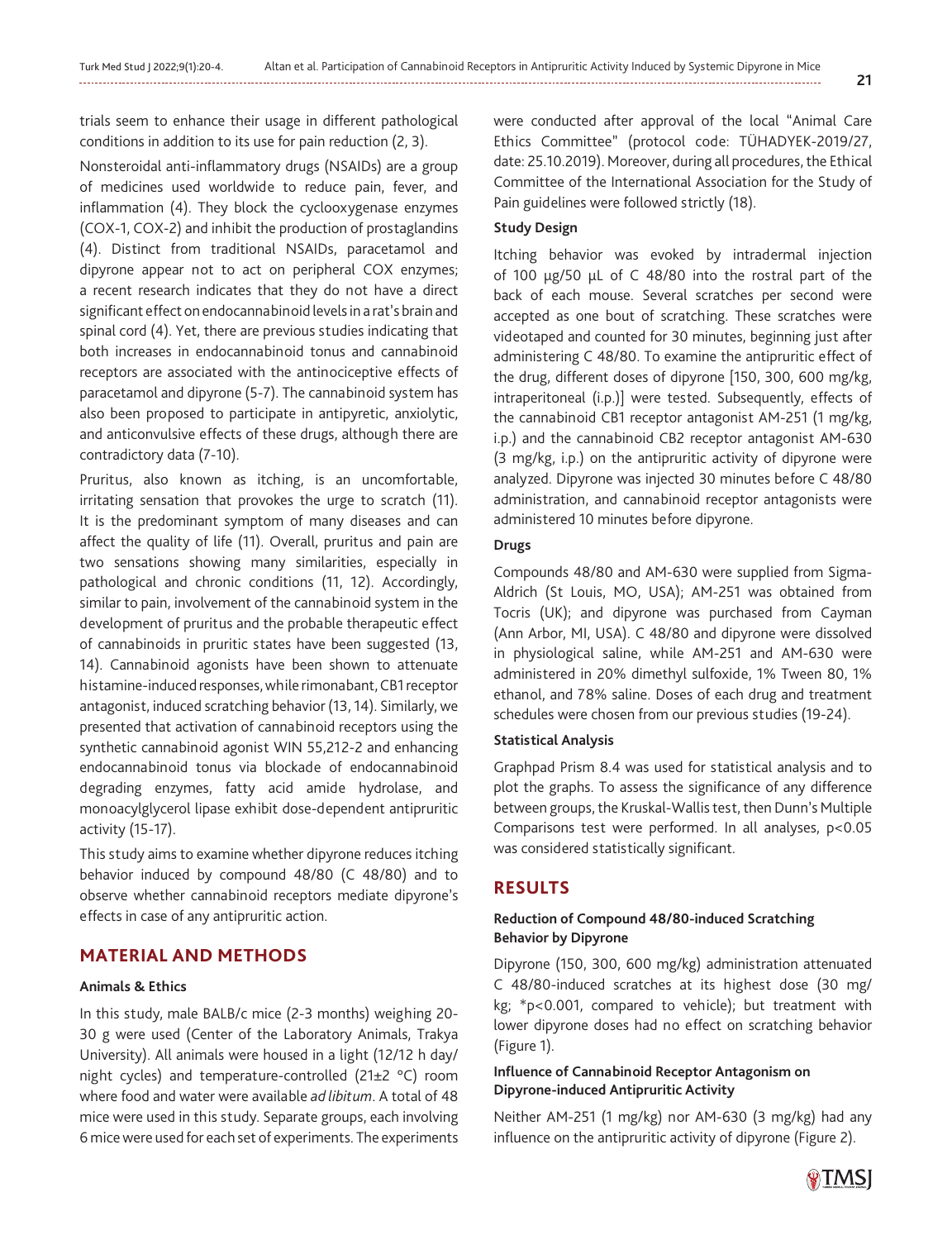# **Effect of Cannabinoid Receptor Antagonists on Compound 48/80-induced Scratching Behavior When Administered Alone**

When administered alone, AM-251 (1 mg/kg) had no effect on C 48/80-induced scratching activity whereas AM-630 (3 mg/kg) reduced C 48/80-induced scratches (\*p<0.001, compared to the vehicle; Figure 3).

# **DISCUSSION**

Dipyrone is one of the most extensively used non-opioid analgesic drugs (25). Unlike traditional NSAIDs it has low anti-inflammatory activity but exerts substantial analgesic efficacy (25). It has been suspected for a long time that the central nervous system plays role in the antinociceptive effect of dipyrone and the contribution of the endocannabinoid system is one of the topics attracting attention to explain its mechanism of action (25). In this study, we investigated whether dipyrone produced antipruritic effects in mice who developed scratching behavior following C 48/80



**Figure 1:** Effects of dipyrone (150, 300, 600 mg/kg, i.p.) on compound 48/80-induced scratches (\*p<0.001, compared to vehicle).

veh.: Vehicle, dip: Dipyrone



**Figure 2:** Effects of the cannabinoid CB1 receptor antagonist AM-251 (1 mg/kg, i.p.) and the cannabinoid CB2 receptor antagonist AM-630 (3 mg/kg, i.p.) on the antipruritic activity of dipyrone (600 mg/kg, i.p.). veh.: Vehicle, dip: Dipyrone

administration and observed the contribution of cannabinoid receptors to its antipruritic action. In this study, dipyrone was found to be alleviating scratching at higher doses, but blockade of cannabinoid receptors was not found to be changing this effect.

There are studies indicating that cannabinoid agonists and drugs elevating endocannabinoid tonus locally exert antipruritic effects (13-17). However, only a very limited number of studies have been conducted on the effects of NSAIDs, the non-opioid analgesic dipyrone and paracetamol, on pruritus. Systemic administration of two classical NSAIDs, tenoxicam and diclofenac, significantly reduced the incidence and severity of postoperative pruritus in patients receiving epidural opioids (26, 27). Moreover, paracetamol has been shown to reduce scratching behavior, especially at higher doses, but antagonism of CB1 and CB2 receptors have been shown not to prevent the antipruritic effects of systemic paracetamol (28-30). Similar to observations on paracetamol studies, our results indicate that dipyrone elicited antipruritic effects at the highest dose. Since many analgesic drugs dose-dependently blocked serotonin and C 48/80-induced scratching behaviors, with some exhibiting complete inhibition at certain doses, further experiments are needed to discriminate whether our findings will be evaluated as falsepositive responses or not (29).

In this study, to clarify the mechanism of systemic dipyrone's antipruritic effect, the cannabinoid receptors were antagonized with AM-251 and AM-630. We observed that cannabinoid receptor antagonists had no influence on the anti-scratching effect of dipyrone, signaling that mechanisms other than the cannabinoid receptors are mediating its antipruritic action. In addition to COX inhibition, the classical mechanism of NSAIDs' effects such as the release of endogenous opioids, participation of nociceptin/orphanin FQ receptors, L-arginine/  $NO/cGMP/K<sub>ATP</sub>$ , and/or the glutamatergic systems are among the suggested mechanisms for the peripheral and central





veh.: Vehicle, dip: Dipyrone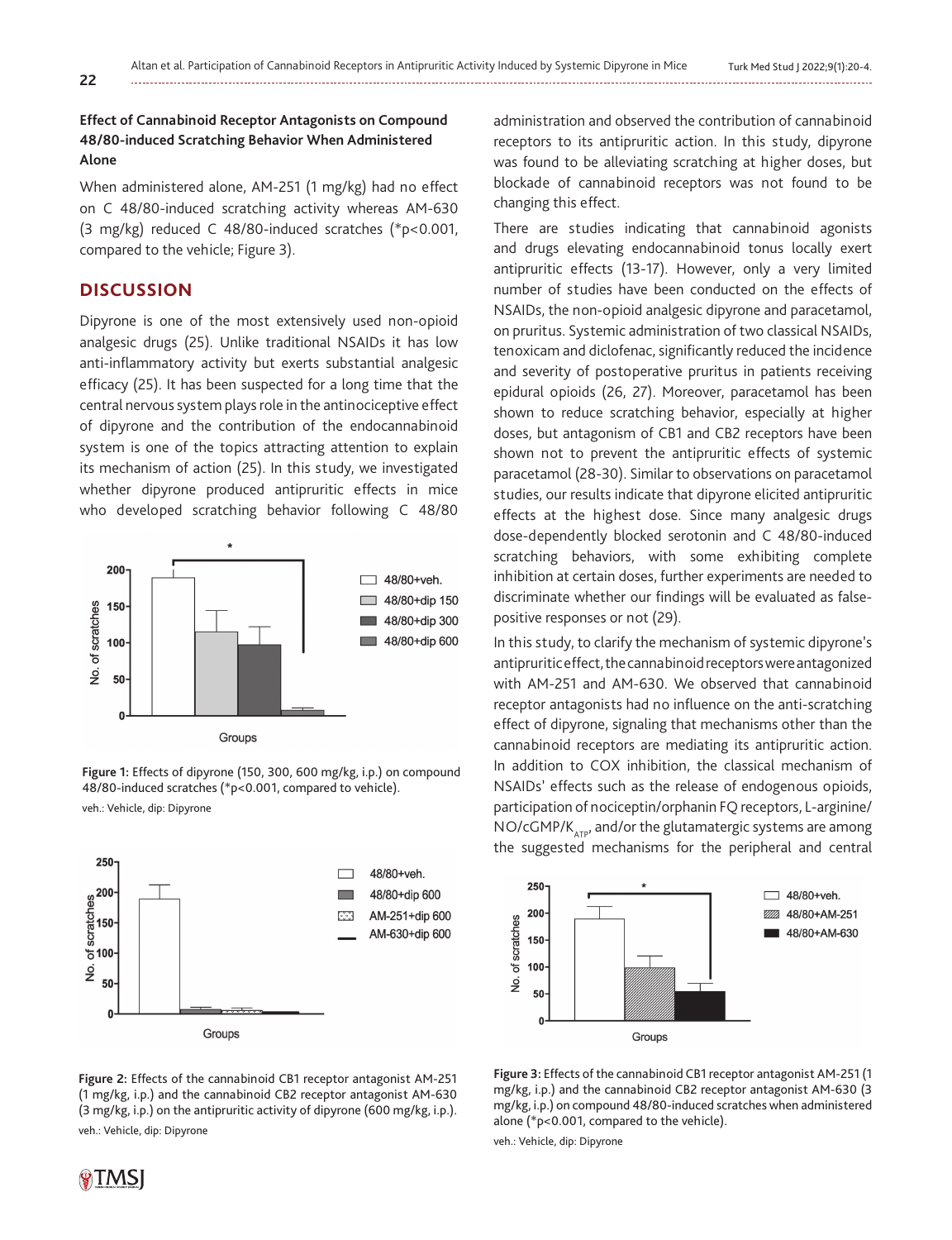antinociceptive effects of dipyrone (21, 31-35). Similar to its antinociceptive activity, all of these mechanisms may also mediate the antipruritic action of dipyrone, but detailed experiments on this area should be conducted.

Another interesting finding of our study was that the CB2 receptor antagonist AM-630 had no effect on the antipruritic effect of dipyrone but unexpectedly exerted anti-scratching properties when administered alone. Since CB2 receptors are mainly expressed in the periphery and do not mediate the central effects of cannabinoids, this appears to be an exceptional result. In our earlier studies, we found that AM-630, when injected intrathecally, did not exert any effect on its own or altered the antinociceptive action of diclofenac (36, 37). When other pruritus models, different techniques, and/or different routes of administration are used, we hope to see similar results as AM-630 having no effect when administered alone.

#### **CONCLUSION**

We observed that the non-opioid analgesic drug dipyrone reduces C 48/80-induced scratching behavior in mice when given systemically, but only when it is used at the highest dose. Blockade of cannabinoid receptors has not participated in this antipruritic activity of high-dose dipyrone.

**Ethics Committee Approval:** This work was approved by Trakya University Local Ethics Committee of Animal Experiments (protocol code: TÜHADYEK-2019/27, date: 25.10.2019).

#### **Informed Consent:** N/A

**Conflict of Interest:** The authors declared no conflict of interest.

**Author Contributions:** Concept: K.D.A., A.U., Design: E.A., N.A.F., R.G., Ö.T.Ö., K.D.A., A.U., Supervision: K.D.A., A.U., Resources: K.D.A., A.U., Materials: E.A., N.A.F., R.G., Ö.T.Ö., K.D.A., A.U., Data Collection and/or Processing: E.A., N.A.F., R.G., Ö.T.Ö., K.D.A., A.U., Analysis and/or Interpretation: E.A., N.A.F., R.G., Ö.T.Ö., K.D.A., A.U., Literature Search: E.A., N.A.F., R.G., Ö.T.Ö., K.D.A., A.U., Writing Manuscript: K.D.A, A.U., Critical Review: E.A., N.A.F., R.G., Ö.T.Ö., K.D.A., A.U.

**Financial Disclosure:** This work was supported by a grant from Trakya University Research Council (TÜBAP-2019/266).

#### **REFERENCES**

- 1. Ulugöl A. The endocannabinoid system as a potential therapeutic target for pain modulation. Balkan Med J 2014;31:115-20. [\[Crossref\]](https://doi.org/10.5152/balkanmedj.2014.13103)
- 2. Sastre-Garriga J, Vila C, Clissold S et al. THC and CBD oromucosal spray (Sativex®) in the management of spasticity associated with multiple sclerosis. Expert Rev Neurother 2011;11:627-37. [\[Crossref\]](https://doi.org/10.1586/ern.11.47)
- 3. Schrot RJ, Hubbard JR. Cannabinoids: Medical implications. Ann Med 2016;48:128-41. [\[Crossref\]](https://doi.org/10.3109/07853890.2016.1145794)
- 4. Topuz RD, Gunduz O, Karadag CH et al. Endocannabinoid and N-acylethanolamide levels in rat brain and spinal cord following systemic dipyrone and paracetamol administration. Can J Physiol Pharmacol 2019;97:1035-41. [[Crossref\]](https://doi.org/10.1139/cjpp-2019-0015)
- 5. Mallet C, Daulhac L, Bonnefont J et al. Endocannabinoid and serotonergic systems are needed for acetaminophen-induced analgesia Pain 2008;139:190-200. [\[Crossref\]](https://doi.org/10.1016/j.pain.2008.03.030)
- 6. Rogosch T, Sinning C, Podlewski A et al. Novel bioactive metabolites of dipyrone (metamizol). Bioorg Med Chem 2012;20:101-7. [\[Crossref\]](https://doi.org/10.1016/j.bmc.2011.11.028)
- 7. Crunfli F, Vilela FC, Giusti-Paiva A. Cannabinoid CB1 receptors mediate the effects of dipyrone. Clin Exp Pharmacol Physiol 2015;42:246-55. [\[Crossref\]](https://doi.org/10.1111/1440-1681.12347)
- 8. Topuz RD, Gündüz O, Dökmeci D et al. Does dipyrone produce anxiolytic-like effects in mice? Cukurova Med | 2019;44:866-74. [[Crossref\]](https://doi.org/10.17826/cumj.488406)
- 9. Schlosburg JE, Radanova L, Di Marzo V et al. Evaluation of the endogenous cannabinoid system in mediating the behavioral effects of dipyrone (metamizol) in mice. Behav Pharmacol 2012;23:722-6. [\[Crossref\]](https://doi.org/10.1097/FBP.0b013e3283584794)
- 10. Umathe SN, Manna SS, Utturwar KS et al. Endocannabinoids mediate anxiolytic-like effect of acetaminophen via CB1 receptors. Prog Neuropsychopharmacol Biol Psychiatry 2009;33:1191-9. [[Crossref\]](https://doi.org/10.1016/j.pnpbp.2009.06.020)
- 11. Davidson S, Giesler GJ. The multiple pathways for itch and their interactions with pain. Trends Neurosci 2010;33:550-8. [[Crossref\]](https://doi.org/10.1016/j.tins.2010.09.002)
- 12. Ross SE. Pain and itch: insights into the neural circuits of aversive somatosensation in health and disease. Curr Opin Neurobiol 2011;21:880-7. [[Crossref\]](https://doi.org/10.1016/j.conb.2011.10.012)
- 13. Dvorak M, Watkinson A, McGlone F et al. Histamine induced responses are attenuated by a cannabinoid receptor agonist in human skin. Inflamm Res 2003;52:238-45. [\[Crossref\]](https://doi.org/10.1007/s00011-003-1162-z)
- 14. Schlosburg JE, O'Neal ST, Conrad DH et al. CB1 receptors mediate rimonabant-induced pruritic responses in mice: investigation of locus of action. Psychopharmacology (Berl) 2011;216:323-31. [[Crossref\]](https://doi.org/10.1007/s00213-011-2224-5)
- 15. Bilir KA, Anli G, Ozkan E et al. Involvement of spinal cannabinoid receptors in the antipruritic effects of WIN 55,212-2, a cannabinoid receptor agonist. Clin Exp Dermatol 2018;43:553-8. [\[Crossref\]](https://doi.org/10.1111/ced.13398)
- 16. Todurga ZG, Gunduz O, Karadag CH et al. Descending serotonergic and noradrenergic systems do not regulate the antipruritic effects of cannabinoids. Acta Neuropsychiatr 2016;28:321-6. [\[Crossref\]](https://doi.org/10.1017/neu.2016.16)
- 17. Tosun NC, Gunduz O, Ulugol A. Attenuation of serotonin-induced itch responses by inhibition of endocannabinoid degradative enzymes, fatty acid amide hydrolase and monoacylglycerol lipase. J Neural Transm (Vienna) 2015;122:363-7. [[Crossref\]](https://doi.org/10.1007/s00702-014-1251-x)
- 18. Zimmermann M. Ethical guidelines for investigations of experimental pain in conscious animals. Pain 1983;16:109-110. [\[Crossref\]](https://doi.org/10.1016/0304-3959(83)90201-4)
- 19. Yilmaz I, Ulugol A. The effect of nitric oxide synthase inhibitors on the development of analgesic tolerance to dipyrone in mice. Int J Neurosci 2009;119:755-64. [[Crossref\]](https://doi.org/10.1080/00207450902776192)
- 20. Elmas P, Ulugol A. Involvement of cannabinoid CB1 receptors in the antinociceptive effect of dipyrone. J Neural Transm (Vienna) 2013;120:1533-8. [[Crossref](https://doi.org/10.1007/s00702-013-1052-7)]
- 21. Ertin IH, Gunduz O, Ulugol A. Contribution of nociceptin/orphanin FQ receptors to the anti-nociceptive and hypothermic effects of dipyrone. Acta Neuropsychiatr 2015;27:48-52. [\[Crossref\]](https://doi.org/10.1017/neu.2014.38)
- 22. Gencer A, Gunduz O, Ulugol A. Involvement of Descending Serotonergic and Noradrenergic Systems and their Spinal Receptor Subtypes in the Antinociceptive Effect of Dipyrone. Drug Res (Stuttg) 2015;65:645-9. [\[Crossref\]](https://doi.org/10.1055/s-0034-1398550)